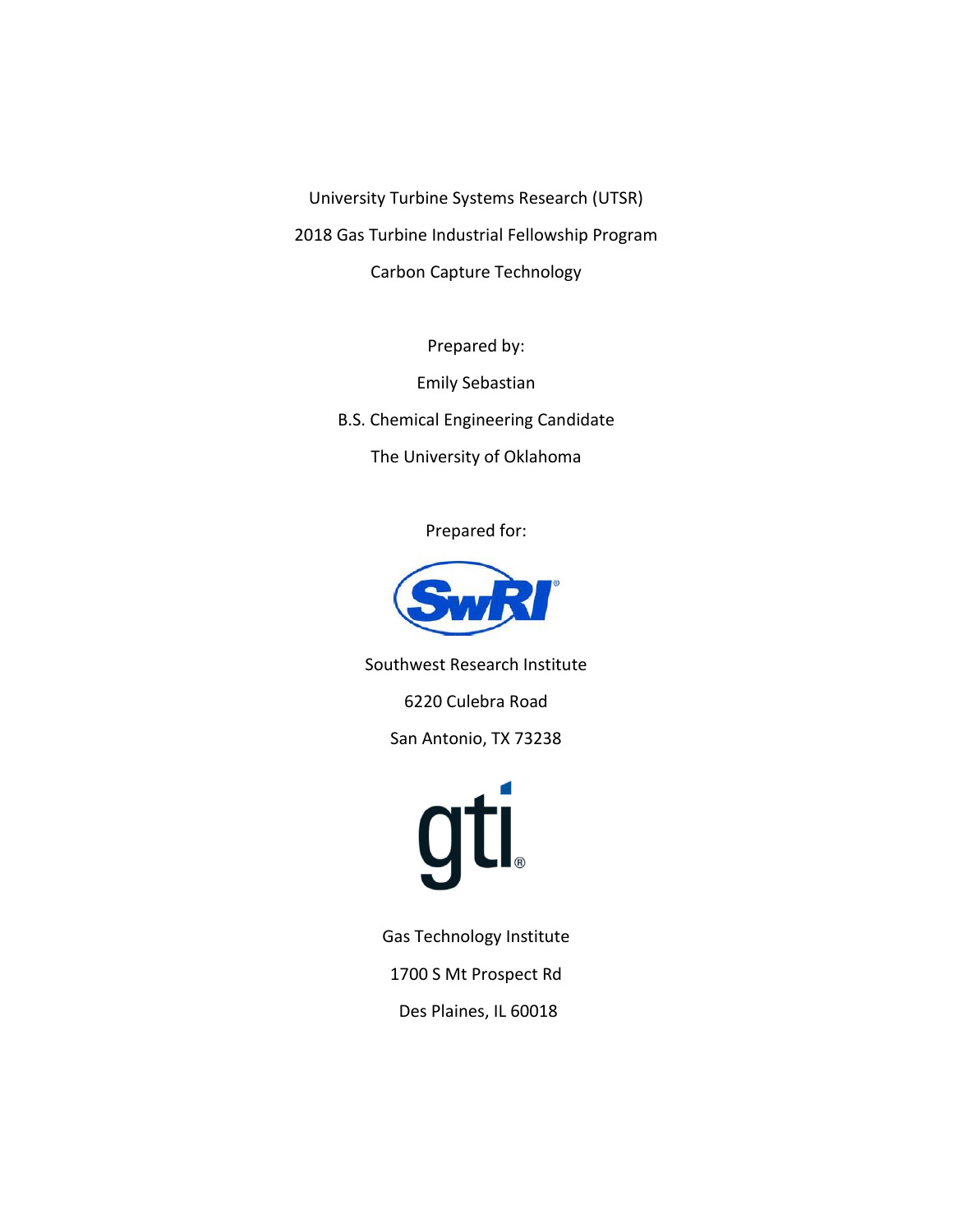## 1. Introduction

The Gas Technology Institute (GTI) is a leading non-profit research, development, and training organization that is devoted to addressing global energy and environment challenges. For more than 75 years, GTI has been striving to enable a secure, abundant, and affordable energy future through the development of technology-based solutions for industry, government, and consumers.

The research initiatives at GTI span the energy markets value chain encompassing supply, delivery, and end use. Ready to take on the future of energy demands, GTI not only does research with conventional natural gas, but also with hydrogen, carbon management, renewable energy, and unconventional oil and gas. With a clear record of success, to date, GTI programs have resulted in nearly 500 products, 750 licenses and more than 1,300 associated patents. 1

With growing concerns for climate change, there is a call to either reduce the amount of nonrenewable energy used, or to make the use of nonrenewable energy "green" and more efficient. Reaching 400 ppm, carbon dioxide is the main greenhouse gas that is leading to climate change.<sup>2</sup> Industry is responsible for approximately 40% of greenhouse gasses, and for such reasons is being called to take action in many countries to eliminate carbon emissions.<sup>2</sup> Options to reduce and eliminate carbon emissions include post or precombustion capture, electrochemical separation, or oxyfuel combustion. Throughout the summer, my projects focused on improvements and research involving post-combustion carbon capture. Post-combustion carbon capture is considered the most economical method of carbon capture and has been used for over 60 years.

# 2. Rotating Packed Bed Reactors

# 2.1 Introduction

Post-combustion carbon capture is considered to be the most straightforward carbon capture process for existing industrial facilities. The Gas Technology Institute and Carbon Clean Solutions Limited (CCSL) have partnered up with the help of funding from the Department of Energy with the goal of taking a breakthrough technology used to capture carbon closer to commercialization.<sup>3</sup> This novel technology (entitled "ROTA-CAP") utilizes rotating packed bed reactors (RPBs) to intensify the process of postcombustion carbon capture.

# 2.2 Background

 Adsorption towers are often used in coal and natural gas powerplants to remove carbon dioxide from flue gas. Adsorption towers operate following the principles of Henry's Law (eq. 1). Henry's Law states that the solubility of a gas in a liquid is proportional to the pressure of a gas over a solution.<sup>4</sup> CO<sub>2</sub> is absorbed under a higher pressure and low temperature.<sup>4</sup> Desorption (or release) of  $CO<sub>2</sub>$  occurs at a high temperature and reduced pressure. 4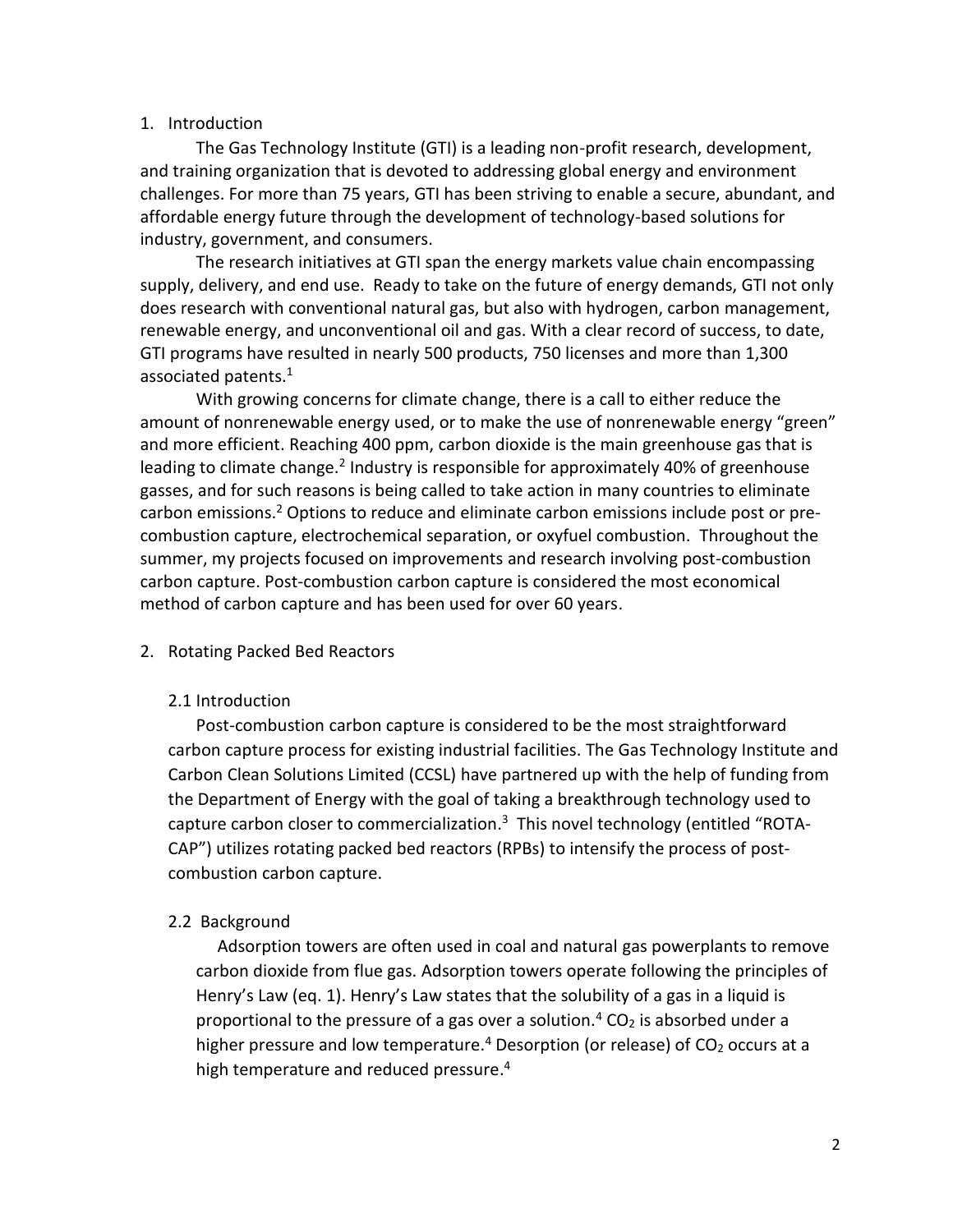$(eq. 1)$   $P_a = Hx_a$  $P_a$  – partial pressure of component a H – Henry's Law constant  $x_a$  – partial pressure of liquid component a

 The most common adsorption processes consist of an absorber and desorber. In the absorber, flue gas containing  $CO<sub>2</sub>$  enters the bottom of a packed bed absorber. A lean absorbent (often an amine solvent) flows from the top of the column causing countercurrent contact. Carbon dioxide is absorbed into the amine solution. In the chemical process of adsorption, carbon dioxide is first transferred from the gas to the liquid surface. From the liquid surface the carbon dioxide is absorbed into the liquid solution. After carbon dioxide contact and absorption, the now rich absorbent is sent to a desorber for desorption. With the addition of heat, desorption liberates carbon dioxide from the amine solvent so that the produced lean solvent can be reused for absorption. In this process the rich solvent is fed through the top of a packed bed reactor, and as it flows through the reactor hot reboiler vapors supply the energy needed for the endothermic reaction of carbon dioxide desorption. The resulting product of pure carbon dioxide can then be collected and stored as desired.

 There are many limitations to carbon capture by conventional adsorption and desorption towers. Traditional adsorption towers have a low  $CO<sub>2</sub>$  loading capacity that limits efficiency. The units also have many costs related to the large amount of solvent used, and the solvent causes corrosion in the unit that frequently requires maintenance. The solvent must also often be replaced as it degrades quickly due to the presence of SO<sub>2</sub>, NO<sub>2</sub>, and O<sub>2</sub> in the flue gas.<sup>4</sup> Much overhead cost is associated with the high energy consumption during desorption, as it requires heat, as well as with the cost of building the large towers used for the process.

 One technology that boast improvements to traditional adsorption and desorption columns is Rotating Packed Beds (RPBs). RPBs boast HIGEE technology. This technology replaces the forces of gravity that is used to drive separation in traditional adsorption towers with centrifugal force. With the use of centrifugal force, the adsorption/desorption process is much quicker, and a wider variety of solvents may be used. RPBs also use less than 20% of the packing height, 70% of the solvent, 25% of the water, and 30% of the electricity required by conventional columns. These improvements drastically decrease overhead, operation, and maintenance cost. To prove that this technological development is worthwhile for commercialization and development, the financial goal of the development of ROTA-CAP is to capture 90% of the carbon in a flue gas stream for thirty dollars per tonne. Having a cost efficient and compact means to capture carbon would hasten the commercialization of carbon capture technology.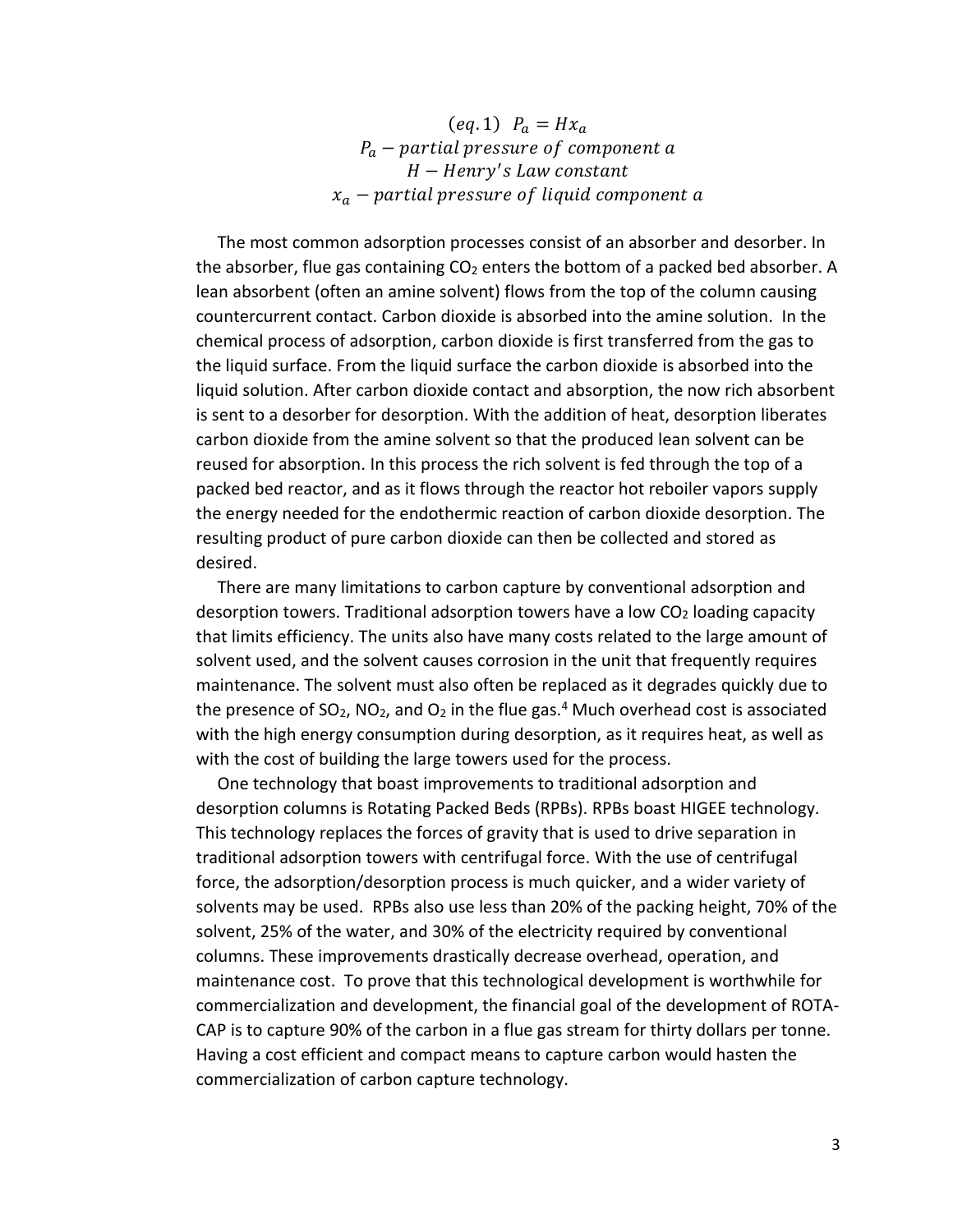## 2.3 Design and Development

2.3.1 Rotating Packed Beds

 The focus of the design of the ROTA-CAP was the novel technology of rotating packed beds. The design was developed with the knowledge provided from past in-house work on rotating packed beds, photos provided by Newcastle University in Tyne, England, and a thorough literature review. The rotating beds were designed to be torus in shape (shaped like a doughnut). The apparatus was designed so that the solvent would be sprayed from the center of the doughnut as the apparatus spins. The centrifugal force due to the spinning would force the liquid through the packing. Exiting solvent would be collected in a containment vessel attached to the rotating unit and sent to the desorption unit. The flue gas (gas containing the carbon to be adsorbed) was to be introduced from the outer edge of the packed bed. Due to an imposed pressure gradient, the gas would be forced to flow countercurrently past the liquid solvent and packing to exit the unit out of a shaft parallel to the motor. The countercurrent flow allows adsorption of the  $CO<sub>2</sub>$  into the amine solvent. The "clean" flue gas exiting the unit would be scrubbed with water to remove any traces of amine solvent before it is released into the atmosphere.



Figure 1. The basic design of the rotating packed be reactor.<sup>5</sup>

Rich solvent containing the captured carbon dioxide would be sent to an RPB used for desorption. The desorption RPB operates in a similar manner as the absorption RPB used to separate the carbon dioxide from the flue gas. A difference is that a reboiler is used to supply hot vapors carrying heat to the RPB. The heat supplies the energy needed to break the bonds formed between the carbon dioxide and solvent. The released carbon dioxide is then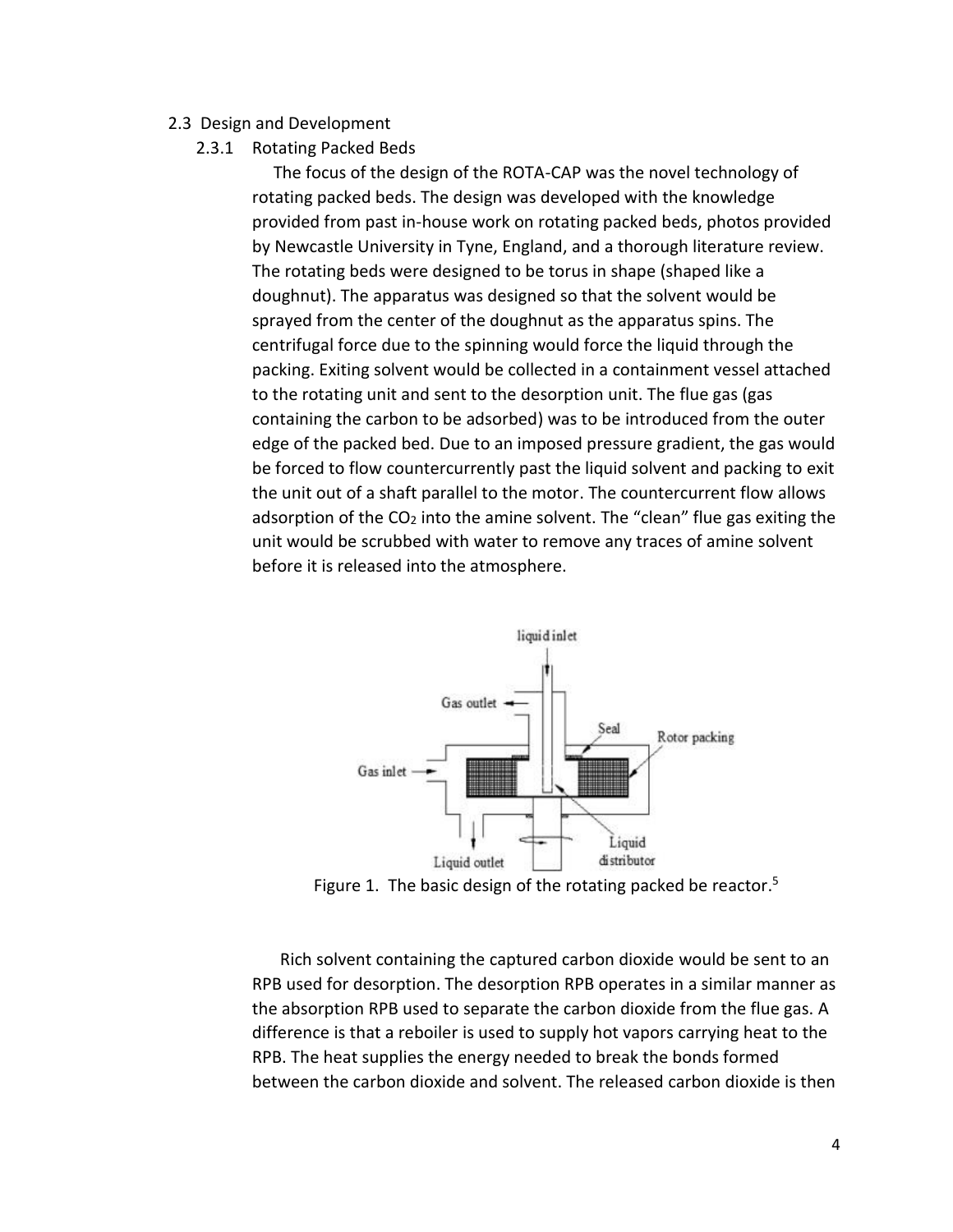collected and stored or processed into other products as desired. The solvent, which is not considered lean (not containing carbon dioxide), is reused in the absorption process.

### 2.3.2 Solvent

In order to capture carbon via adsorption, solvents must be employed. The most commonly used solvents are amines or salts. Amines for carbon capture provide a quick reaction for adsorption, and require minimal, small equipment (which leads to less overhead costs). Much energy must be supplied in the form of heat to break the bond that forms between carbon dioxide and the amine during desorption. More concentrated amine solvents capture more carbon dioxide but are also more viscous (which causes issue in traditional, gravity driven adsorption towers). Salts are advantageous in that they form a weak bond with carbon that is easily broken, meaning that little energy is needed for desorption. During the adsorption portion of the process, it is advantageous to keep the solvent cool, as the cooler the solvent the more carbon dioxide it can capture. If more carbon dioxide can be captured per amount of solvent used, the process is more efficient. For that reason, the process was designed to have intercooling drums and heat exchangers to keep the solvent used in adsorption as cool as possible. The proprietary solvent to be used in the ROTA-CAP apparatus was developed by Carbon Clean Solutions for improved carbon capture.

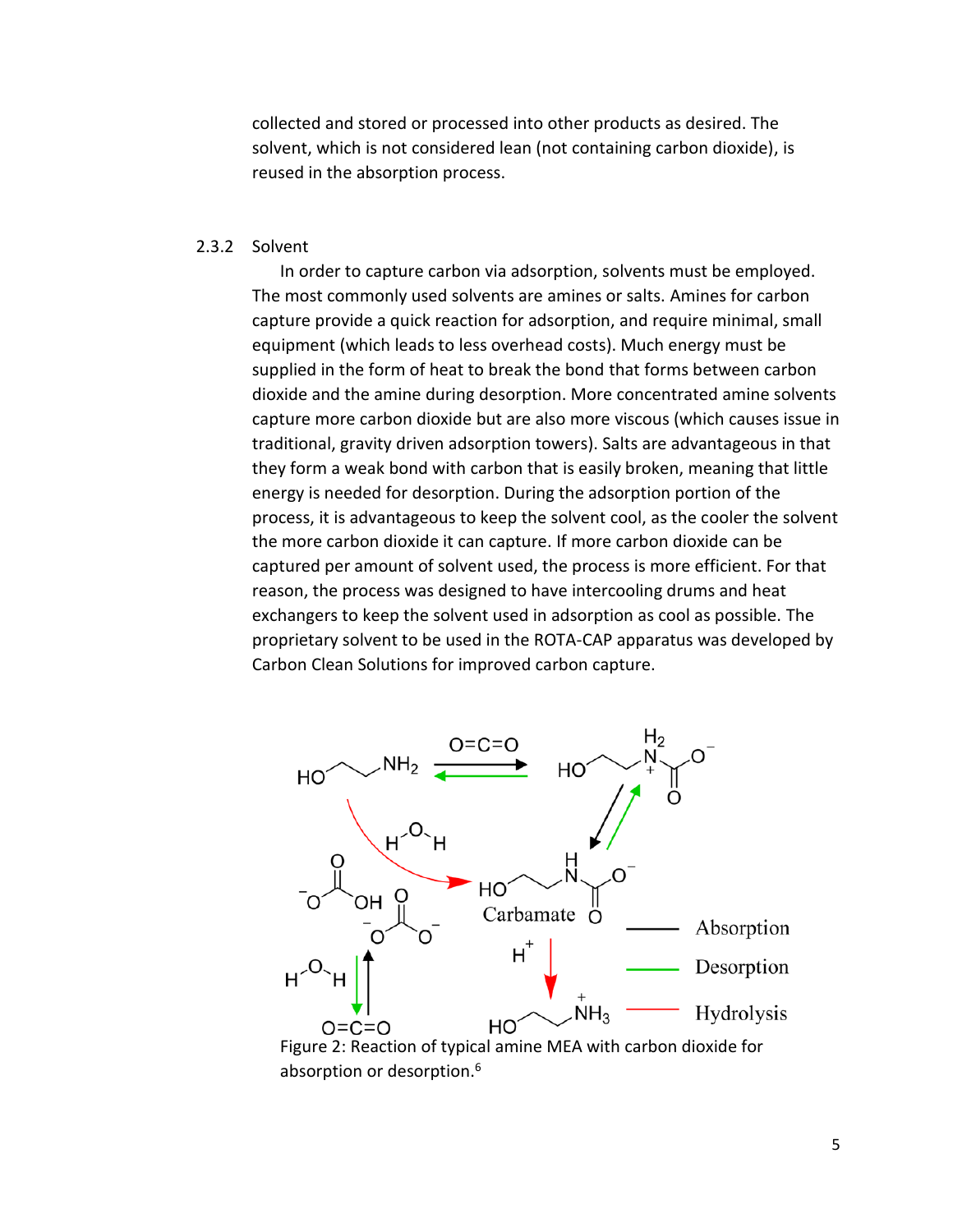### 2.3.3 Design Focus

To ensure safety and successful operation, there were several areas of focus in the design of ROTA-CAP. The core units of the system would consist of a rotating absorber and desorber. As depicted in the process flow diagram (PFD) in figure 3, these units will be connected through various piping and have a cross-flow heat exchanger in between to "recycle" the solvent and ensure adequate solvent temperature. A reboiler is connected to the desorber and supplies the heat necessary to break the bonds formed between the solvent and carbon dioxide.

The PFD depicted in figure 3 shows a simplified depiction of the flow and equipment to be used in the process. It serves as a basis for more complex Process and Instrumentation Diagrams (P&IDs). P&IDs depict every major and minor flow, piece of equipment, valve, and instrument employed. Being so detailed, these diagrams are used to construct the unit and account for the various parts.



Figure 3. A simplified PFD for a traditional carbon capture system. In the ROTA-CAP system the traditional absorber and desorber will be replaced with RPBs.<sup>7</sup>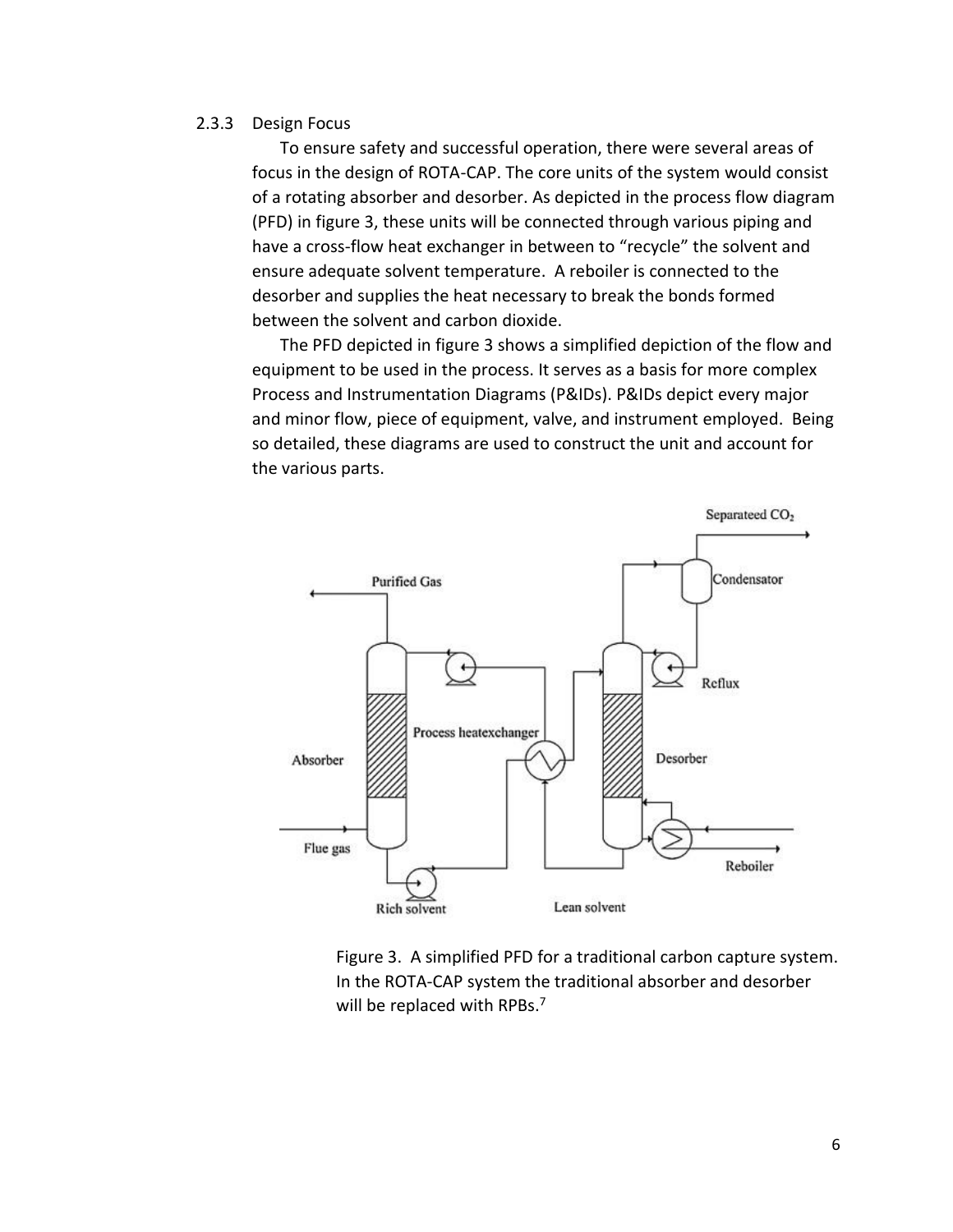In terms of units on the ROTA-CAP system, focus was placed on the development of the rotating packed beds (RPBs). Being sized at approximately 3 feet in diameter and several hundred pounds, it was critical to ensure the RPBs were designed adequately to prevent injury and ensure successful operation.

One critical area of design dealt with balance of the RPBs. The RPBs will rotate at speeds ranging from 400-1000 RPM. At such high speeds it is vital to have an even distribution of weight in the apparatus or one risks damaging the motor and unideal operation. To ensure even solvent distribution in the unit, the solvent will be sprayed from the center of the unit outward via several nozzle with different orientations. To monitor the weight distribution in operation, vibration sensors will be attached throughout the RPBs. If weight maldistribution is detected operations will be stopped and the unit will be adjusted.



Figure 4. Produced rotating packed bed reactors and interior packing (Newcastle University)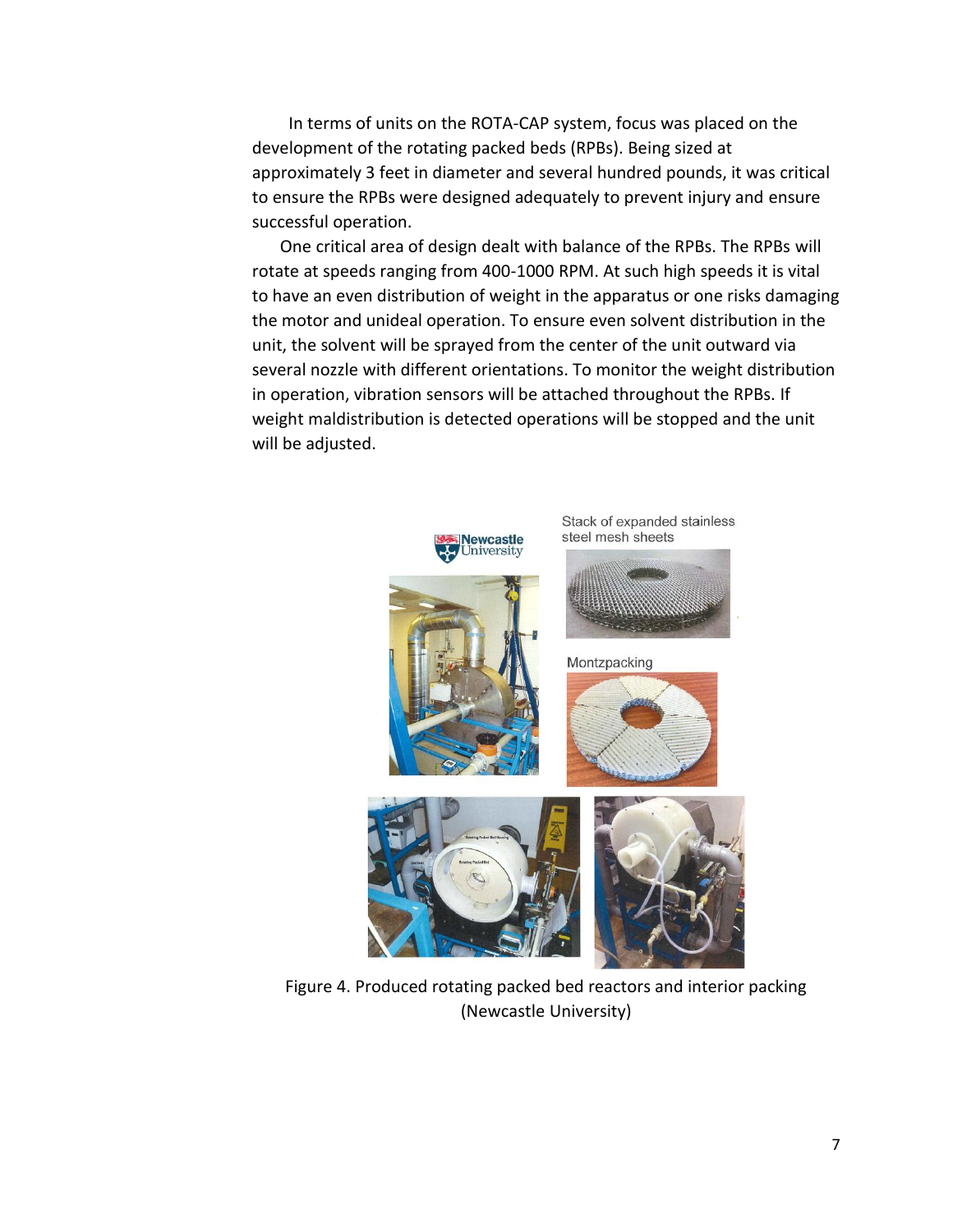Considering the size, weight, and mobile nature of the rotating packed beds, it was imperative to choose the correct material to construct the RPBs and the RPBs shell. Rupture of the units would not only damage the equipment and skid, but could also have the potential to hurt personnel. The shell needed to be strong enough to endure the force of rotation while containing a mobile solvent. Due to the flowing solvent, the RPBs also needed to be made of a material that is resistant to corrosion. With those specifications in mind, pressure rated ASME stainless steel was chosen to be the material of construction for the RBPs and the RPB shells. Stainless steel is resistant to corrosion and maintains its strength at high temperatures. Aside from being resistant, stainless steel is easily maintained and requires little maintenance. Possessing strength and resistance to what may be considered harsh conditions, stainless steel will also serve as the material of construction for the majority of the piping and equipment found in the system.

Another important design consideration dealt with the separation of the liquid and gas streams flowing through the RPBs. If the liquid and gas streams mixed at an undesired location, it would prevent adequate adsorption as countercurrent flow would not be possible. To ensure correct separation, adequate seals needed to be designed that could withstand high rotation and ensure the separation of the liquid and gas streams. To ensure proper construction, a knowledgeable engineering firm was consulted to determine the best option for ROTA-CAP.

### 2.4 Calculations

 Calculations were completed to estimate various flowrates throughout the system. One such calculation was to determine the volumetric flowrate of the cooling water through the heat exchangers. Cooling water was used to keep the solvent cool and ensure the unit operated efficiently. Cooling water flowrate calculations were completed using the energy transfer equation (equation 2). All variables were known except mass flow rate (of the cooling water) which was calculated.

$$
(eq. 2) \quad Q = mc\Delta T
$$
\n
$$
Q - heat \, duty \left(\frac{MBtu}{hr}\right)
$$
\n
$$
m - mass \, flow \, rate \left(\frac{bm}{hr}\right)
$$
\n
$$
c - heat \, capacity \left(\frac{Btu}{lbm * \cdot F}\right)
$$
\n
$$
T - Temperature \left(\cdot F\right)
$$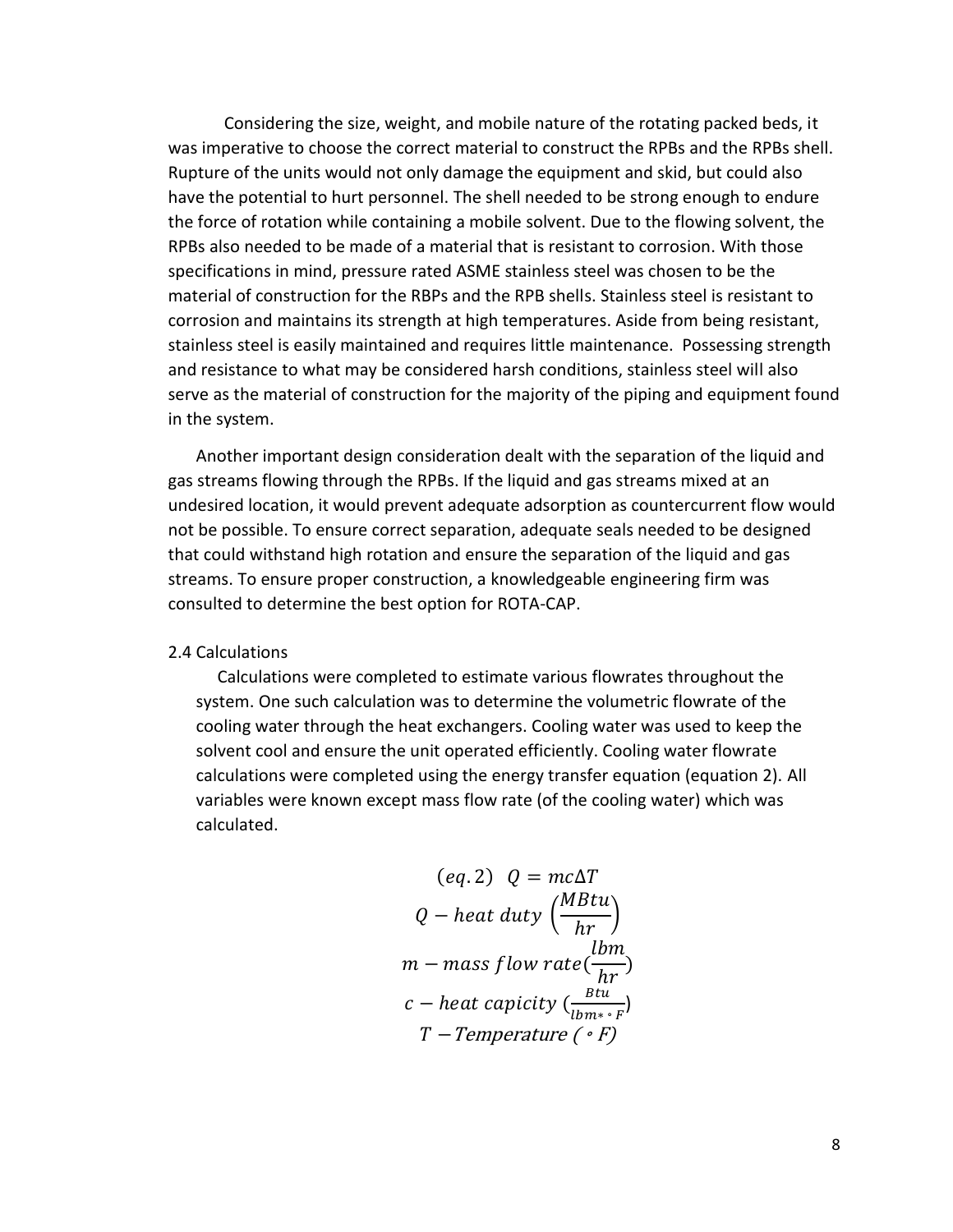To calculate the volumetric flow rate (of the cooling water), the mass flow rate was divided by the density of water, as shown in equation 3.

$$
(eq.3) \quad v = \frac{m}{p}
$$
\n
$$
v - \text{volumetric flow rate } \left(\frac{gal}{min}\right)
$$
\n
$$
m - \text{mass flow rate } \left(\frac{lbm}{hr}\right)
$$
\n
$$
p = \text{density } \left(\frac{lbm}{gal}\right)
$$

### 2.5 Safety Considerations

Safety considerations are key in the development of new operations to prevent hazardous conditions, property destruction, or injury. Many safety factors were considered in the development of ROTO-CAP. In analyzing safety, several Hazard and Operation Studies (HAZOPs) were conducted. A HAZOP is a structured, systematic examination of a process or operation that is used to identify and evaluate problems that may pose risks to personnel or equipment.

In a HAZOP the process being analyzed, as depicted in a process flow diagram, is divided into nodes for analysis. During analysis of each node, one assumes that processes nodes before and after the node being analyzed are operating correctly. Although the equipment in the surrounding nodes is assumed to be working properly, the problems arising in the node being analyzed may have consequences that affect the surrounding nodes. One also assumes that there are no safety measures in place to prevent the worst-case scenario from arising. Issues such as high/low temperature, pressure, flow, rupture, contaminants, are then discussed and analyzed.

During a HAZOP, the most important elements to consider are severity and frequency. Rankings for severity and frequency are given to each of the discussed issues based on the effects the problem would have on personnel, community, environment, site, or operability.

Rankings for severity are made on a scale of 1 to 4. A ranking of 4 would mean that the severity of the incident is major. Personnel may be killed or permanently disabled. Offsite illness, injury, or damage would also be found in the community. Environmentally, there would be significant release with major offsite impact and permit violation. The site would also face major or total destruction to process area(s) at a cost of \$1,000,000. The operability of the project would be severely damaged resulting in a delay greater than 1 month.

A ranking of 3 for severity indicates serious impact. Personnel would be found to have one or more severe injuries. The community would have various complaints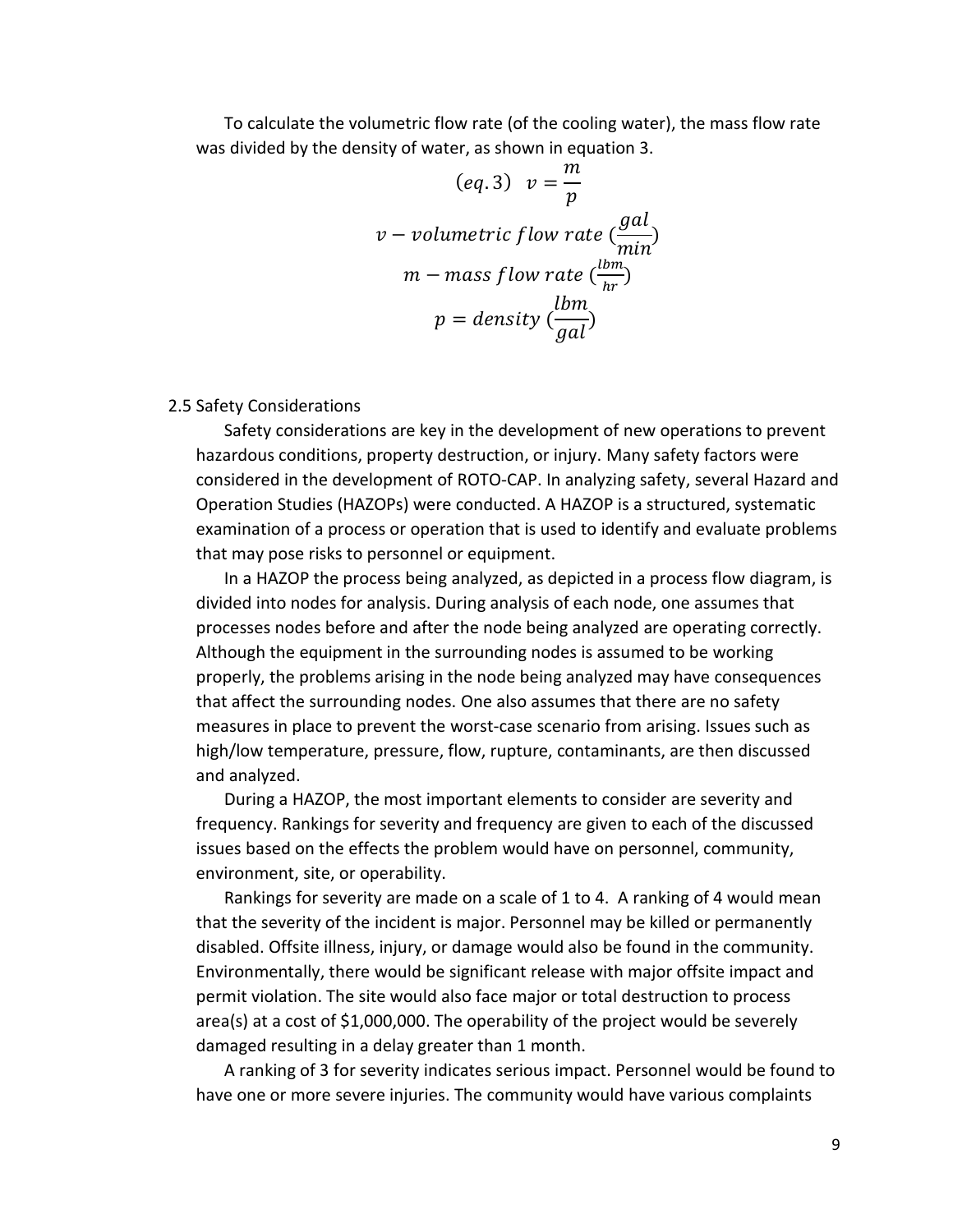regarding odor and noise. Environmentally, there would be a release with minor offsite impact and/or a permit violation. Process areas would face minor damage at a cost less than \$100,000. Regarding operability, sever damage to facility and equipment would result in a few weeks delay to the project.

A severity ranking of 2 indicates minor impact. Personnel would face minor injury and lost time. The community would likely have minor noise and odor complaints. With regards to environmental issues, there would be release to the environment which results in agency notification or permit exceedance but not offsite impact. Some damage to equipment would be present and cost greater than \$10,000. There would be minor damage to the facility and such damage could be repaired within several days.

A severity ranking of 1 is incidental. Personnel would have minor injury and no lost time. The issue poses no injury, hazard, or annoyance to the public. Environmentally, it would be a site recordable event with no agency notification or permit exceedance. Minimal site damage would be present costing less than or equal to \$10,000. Operations could be resumed within a shift of the event.

Frequency rankings were also assigned on a scale of 1-4. A ranking of unlikely (1) indicates a chance of occurring during the project life. Seldom (2) indicated a change of the issue occurring monthly. Occasional (3) issues may occur on a weekly basis, and frequent (4) issues may occur every day.

The total risk ranking was then found by multiplying the severity by the frequency for each issue. The ranking ranged from 1 to 16. Rankings of 12-16 are considered unacceptable and must be corrected before proceeding. Rankings of 8- 11 need to be corrected and operations may continue only if safeguards are in place. A rank of 4-7 warrant investigation, safeguards need to be put in place before operations. Rankings of 1-3 are not serious and only need to be corrected if economical.

Two HAZOPs have been completed for the ROTA-CAP system. 169 recommendations have been identified and are being considered as the design process continues.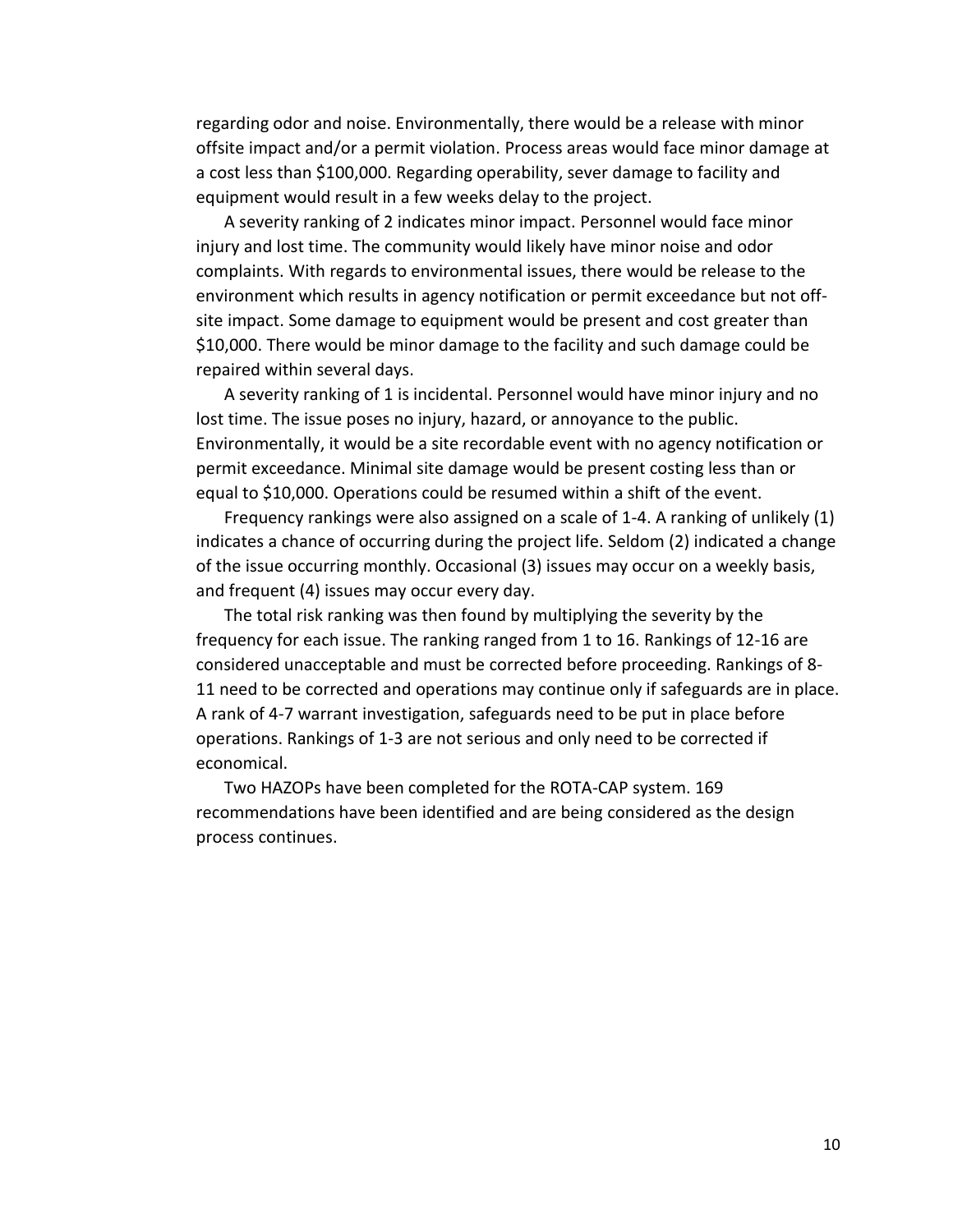| Severity of Incident | Frequent (4)    | Occasional (3)  | Seldom (2)      | Unlikely (1)   |
|----------------------|-----------------|-----------------|-----------------|----------------|
| Major (4)            | 16              | 12 <sub>1</sub> | 8               | $\overline{4}$ |
| Serious (3)          | 12 <sub>2</sub> | 9               | $6\overline{6}$ | 3              |
| Minor (2)            | 8               | $6\overline{6}$ | 4               | $\overline{2}$ |
| Incidental (1)       | 4               | 3               | 2               | $\mathbf 1$    |

Table 1. This chart depicts the risk ranking matrix based on severity and frequency.

# 2.6 Future Work

Work on ROTO-CAP will continue well into 2020. At this point, designs are nearly completed, and many pieces of equipment and instrumentation have been ordered. A skid has been designed and purchased. The system will be built on the skid from September to October 2019. The unit will be tested at GTI from November 2019 to January 2020. The unit will then be prepped to ship to the National Carbon Capture Center (NCCC) in April 2020, and NCCC testing of the unit will begin in July of 2020. Throughout testing of the apparatus, variables that will be tested include (1) Rotating packed bed rotational speed 400–1000 RPM, (2) Absorber Liquid/Gas ratio 0.5–5.0 kg/m3, (3) Solvent circulation rate 30–150 kg/h, (4) Solvent concentration/viscosity 40–80 wt.% (5–100 cP), (5) Desorption unit operating pressure/temperature 0.0–1.0 bar(g) (100–130°C) (6) Flue gas composition (synthetic, natural gas-fired, coal-fired). Through research and testing of those variables the system will be optimized with hopes of capturing carbon for \$30 per tonne or less.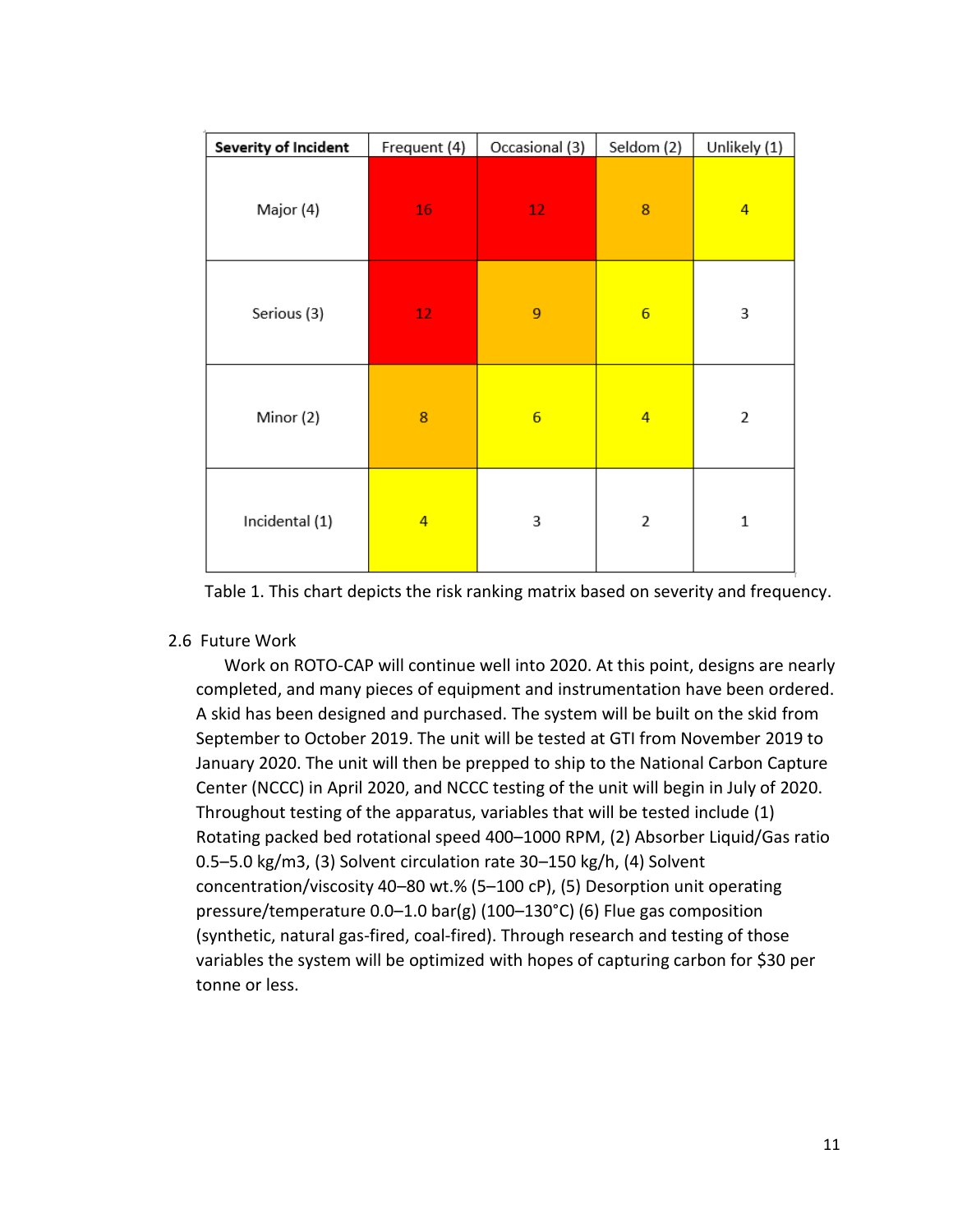- 3. GO-PEEK Post Combustion CO2 Capture
	- 3.1 Introduction and background
		- 3.1.1 Membranes

Membranes are selective barriers that allow some substances to permeate (or pass through) but stop others. Using the selective nature of membranes, they can be used to capture carbon. Membranes selectivity results from the nature of the design or composition of the membrane. The GO-PEEK membrane system utilizes polyether ether ketone (PEEK) and Graphene Oxide (GO) membranes. PEEK is considered to be one of the "best" commercial plastics, as it has superior thermo-mechanical properties and chemical resistance. The superior properties of PEEK are a result of the semi-crystalline nature of the polymer. PEEK membranes have been developed and used by GTI at the National Carbon Capture Center (NCCC). They have been found to remove greater than 90% of CO2 with a mass transfer coefficient of 2.0 (sec)-1, which exceeded the goal mass transfer coefficient of 1.7 (sec)-1.



Figure 5. Chemical structure of PEEK

| <b>Polymer</b>                  | <b>Tensile</b><br>modulus (GPa) | <b>Tensile strength</b><br>(MPa/kpsi) | <b>Max</b> service<br>temperature ( $\rm ^{\circ}C/^{\circ}F$ ) |
|---------------------------------|---------------------------------|---------------------------------------|-----------------------------------------------------------------|
| $\mathrm{Teflon}^{\mathrm{IM}}$ | $0.4 - 0.5$                     | $17 - 21/2.5 - 3.0$                   | 250/480                                                         |
| <b>PVDF</b>                     | 0.8                             | 48/7.0                                | 150/302                                                         |
| Polysulfone                     | 2.6                             | 70/10.2                               | 160/320                                                         |
| PEEK                            |                                 | 97/14.1                               | 271/520                                                         |

Table 2. Comparison of physical properties of several commercial plastics.

GO membranes are composed of graphene oxide, which is a graphene derivative. GO membranes are considered a "perfect" material for use in membranes due to their "mono-atomic thickness, 2D structure, high aspect ratio, good mechanical strength, chemical inertness and thermal stability".<sup>8</sup> Studies indicate that GO is also more highly selective for carbon dioxide permeation compared to any other gas.<sup>8</sup>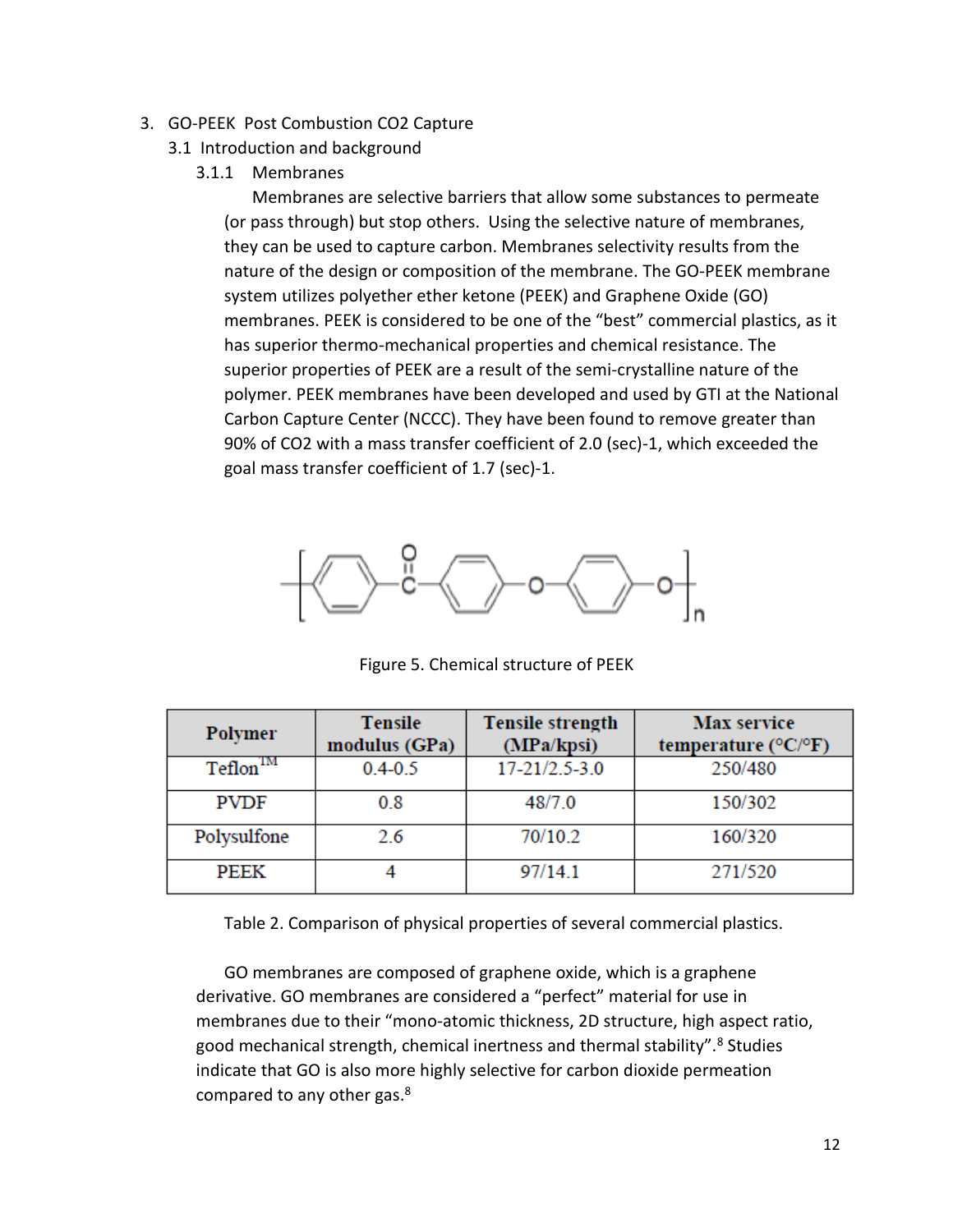### 3.2 GO-PEEK System

The GO-PEEK post combustion  $CO<sub>2</sub>$  capture system works by combining the use of both Polyether ether ketone (PEEK) and Graphene Oxide (GO) membranes. Besides being composed of different components, these membranes differ in the driving force behind mass transport and permeation. The driving force for the PEEK membrane is the solvent Methyl diethanolamine (MDEA). Much energy is expended in desorption of the solvent (as heat is required). Besides energy cost, there is a large cost associated with solvent replacement due to degradation. The driving force for the GO membrane is pressure. Vacuum pressure is used to pull the permeate and retentate streams through the GO membrane. Energy must then be expended to get the permeated carbon dioxide pressurized for sequestration. Individually, both types of membranes have been found to be successful for uses of carbon capture. The goal of the combination of the membrane systems is to optimize cost. In typical membrane operations, there is a series of membranes in a system. For example, a pilot unit consisting of a series of 4 PEEK membranes has been operated by GTI at the National Carbon Capture Center (NCCC). The bench scale GO-PEEK membrane system will consist of 2 membranes in series, 1st the GO membrane followed by the PEEK membrane. Each membrane is to remove half of the desired carbon dioxide from the gas stream. By combining the GO and PEEK membranes the cost associated with the solvent, solvent desorption, and vacuum pump should work out to be cheaper and more efficient than using a single type of membrane.

#### 3.3 Testing

With an operational unit, shakedown was ready to begin. Various leak tests were performed, flow meter flow rates were confirmed, and control meters were tested and calibrated. Once the unit was checked thoroughly for any abnormalities, the GO Peek membrane was installed. The GO membrane required special care, as it degraded upon becoming dry or wet. The membrane was stored in a humid environment and installed on the skid before testing and removed for storage after testing. To ensure an adequate amount of humidity in the system before the membrane was attached, a humidifier in the system was heated to approximately 165 degrees. A knockout was present above the humidifier to allow any excess water to drop out of the system. This ensured that the air in the system was saturated but not wet. With adequate humidity in the system, the membrane was attached.

Before testing the combined membrane system, reasonable data needed to be collected for the GO membrane to ensure it was working properly. To see if the GO membrane was operating correctly, samples from the permeate and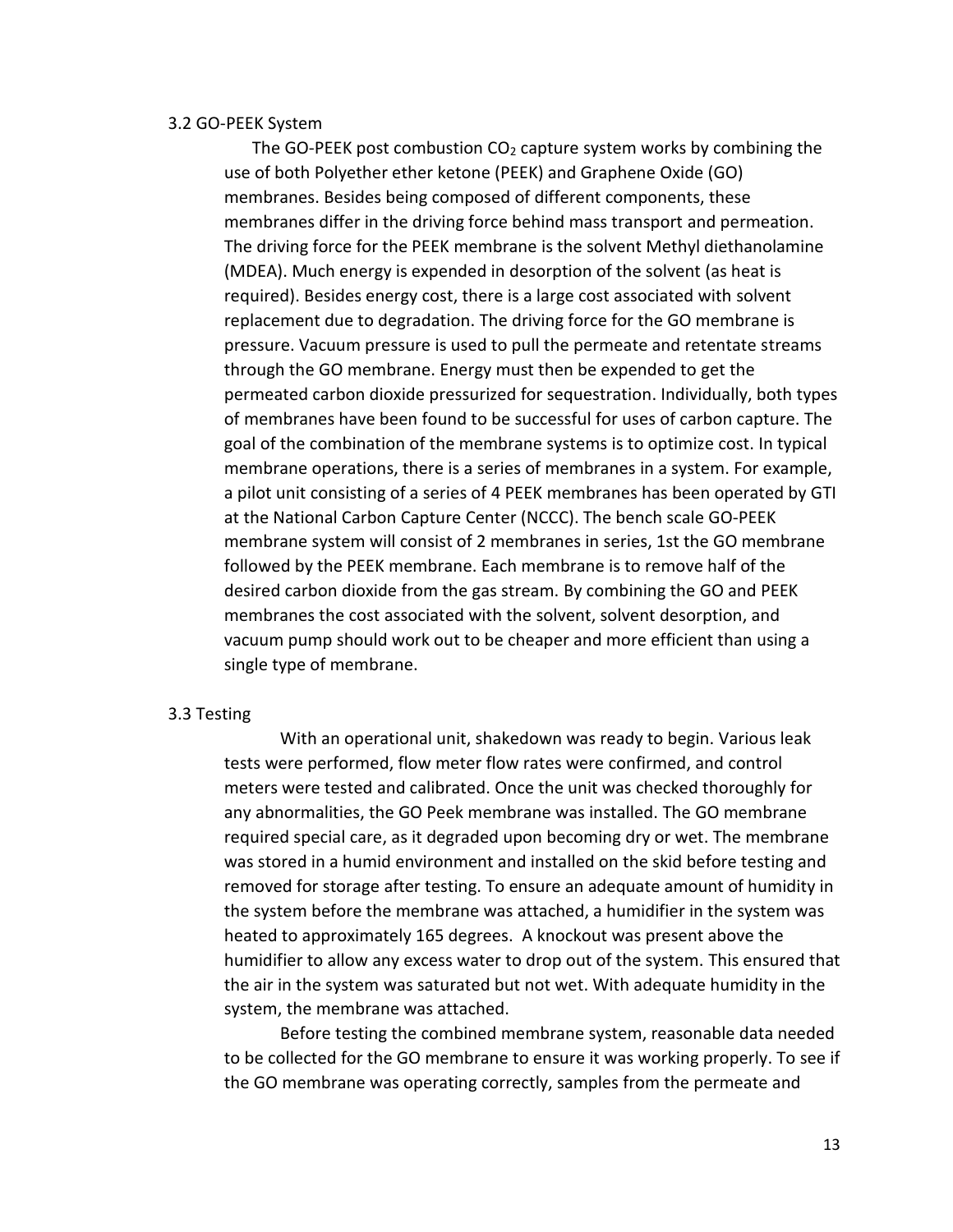retentate side of the membrane were analyzed in a gas chromatographer. By analyzing the gas chromatography peaks the presence and concentration of carbon dioxide was determined. As stated earlier, approximately 50% of the carbon dioxide needed to be removed by the GO membrane. After extensive testing, it was found that carbon dioxide was not being removed, as the permeate steam was not being pulled through the membrane. The membrane was faulty and more GO membranes were ordered.

While waiting for the membranes to arrive, troubleshooting was completed to determine operational adjustments that could prevent further issues. One change was made regarding unit temperature. Previously, temperature throughout the unit was only loosely monitored to ensure the temperature in the humidifier was near 165 degrees Fahrenheit. With minimal monitoring it was possible that the piping leading to the membrane was at too low of a temperature. Being at too low of a temperature, water may have condensed out of the humid gas into the piping. Condensation in the piping would cause pulsing, inconsistent flow (which was observed in testing with a bubble flow meter). With a buildup of condensation, water could flow into and damage the GO membrane. To prevent condensation changes were made to operations. The humidifier was kept at 165 degrees Fahrenheit, the knockout above the humidifier was kept hotter than the humidifier (at 185 degrees Fahrenheit), and the membrane (with heat wrap) was kept at 175 degrees Fahrenheit. By keeping the temperatures past the humidifier greater than the humidifier temperature, condensation of the saturated gas would be prevented. Startup conditions were modified so that the membrane was not attached to the apparatus until all temperature specifications were satisfied.

Upon receiving new GO membranes, the unit was tested with the new operating conditions. Two membranes were tested, both of which yielded unsuccessful results. Neither membrane was found to have a selectivity for carbon dioxide, which should have been the only component present in the permeate stream. The permeate stream was found to have the same carbon dioxide composition as that input flow to the membrane. Further testing was done on each membrane. On one of the new membranes, leakage was observed through both sides of the tube. This indicated a broken fiber in the membrane. For the other membrane, there was a leak on one side. This indicated the membrane seal was bad.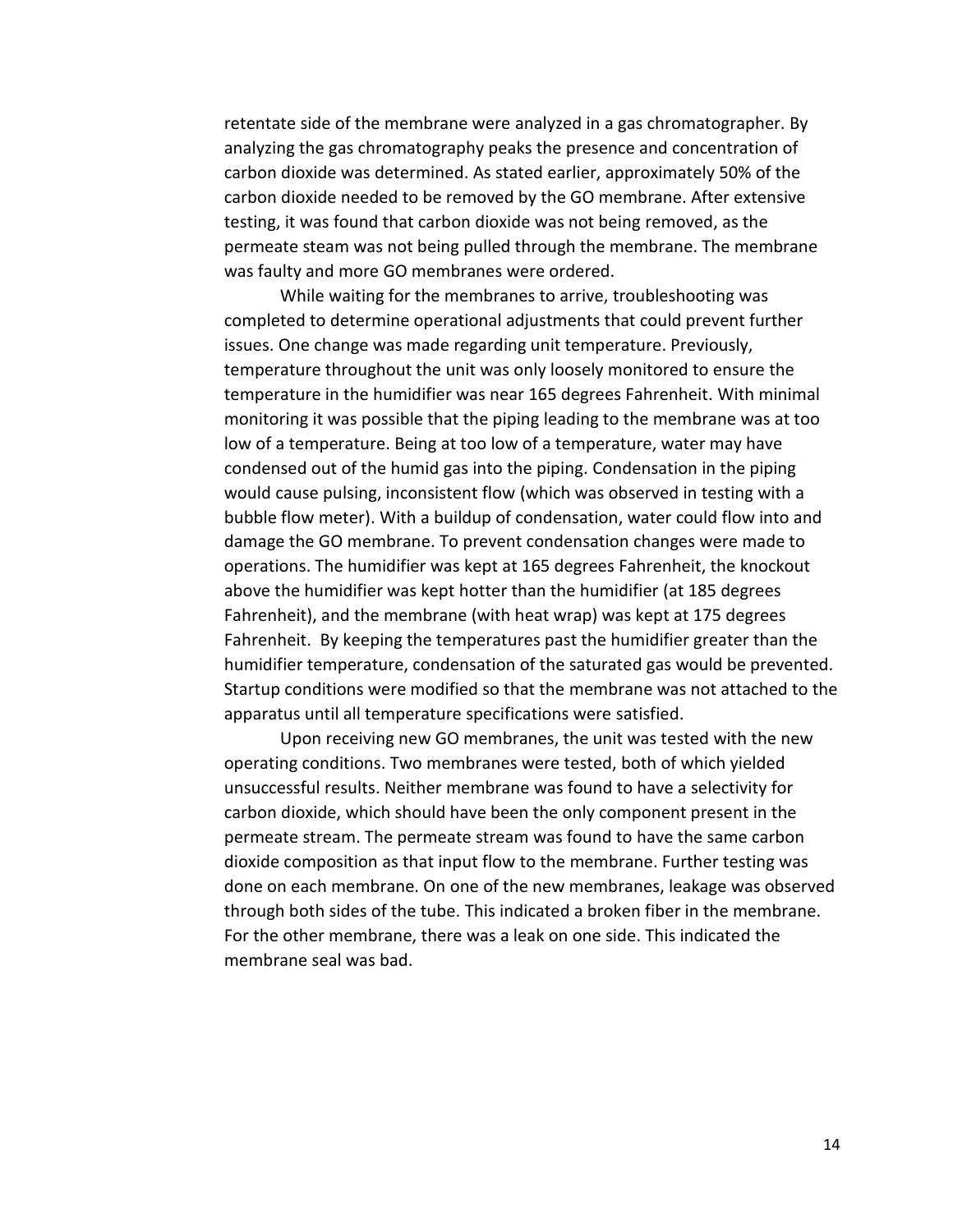

Figure 6. GO-PEEK membrane apparatus.

## 3.4 Future Work

 Thus far, various issues with the membrane system have limited data collection. Faulty membranes and system issues have stunted progress. Future work includes troubleshooting further problems with the membranes or system, collecting reasonable data for permeate/retentate flow through the GO membrane, and then getting the entire system operational with the combined GO- PEEK membrane system. Such operational success will be the basis of determining if the GO-PEEK membrane system is more efficient than a single type membrane system.

### 4. Acknowledgements

I wish to acknowledge Osman Akpolat, Andrew Kramer, Travis Pyrzynski, and Riley Silber for the technical support, guidance, and opportunities for growth that they provided throughout the summer. I would also like to express my appreciation to SwRI for providing me with the opportunity to take part in the 2019 Gas Turbine Industrial Fellowship Program. Being a part of the program was a truly enriching experience in which I learned many technical and professional skills that will be invaluable throughout my working career.